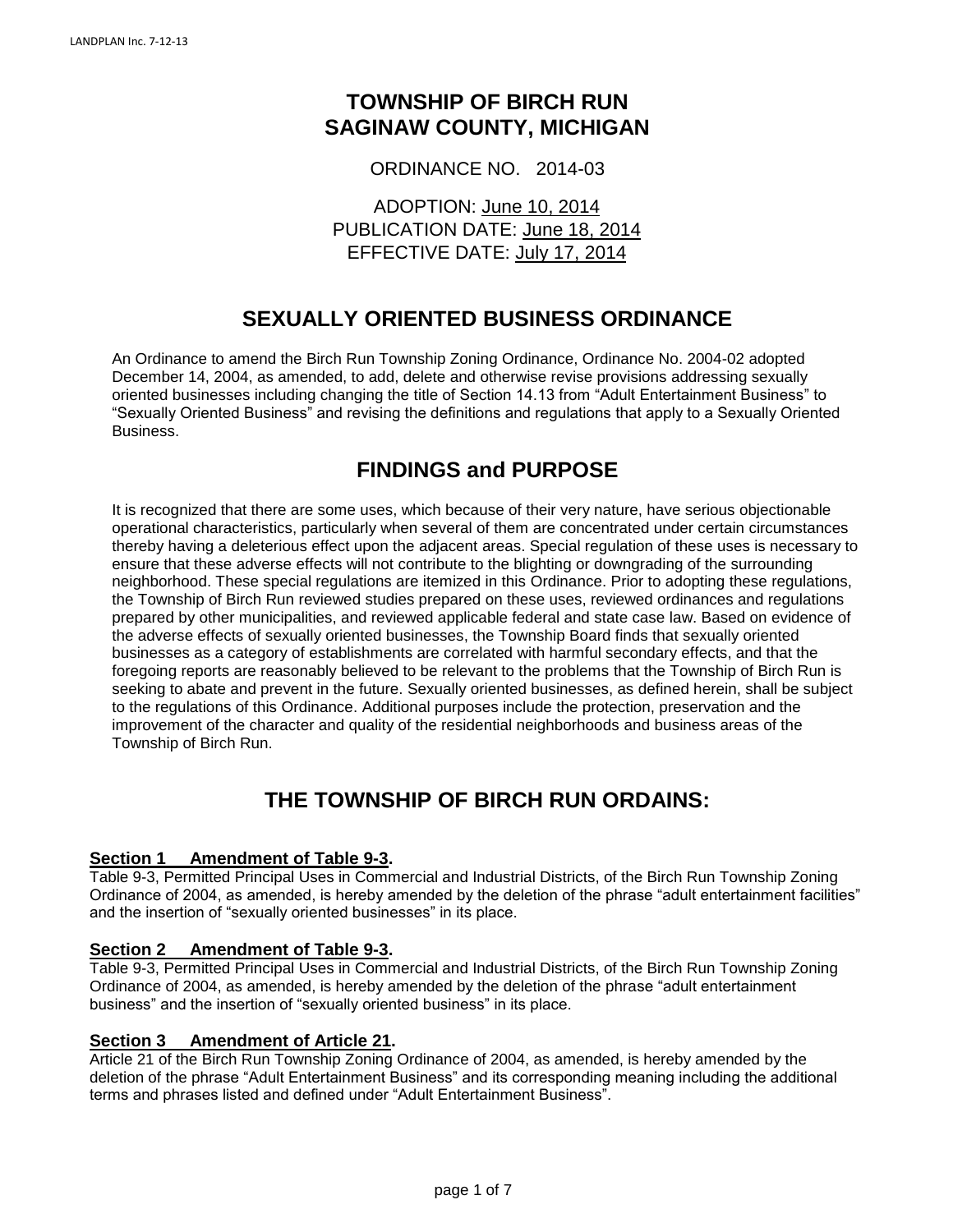### **Section 4 Amendment of Section 14.13.**

Section 14.13 of the Birch Run Township Zoning Ordinance of 2004, as amended, is hereby amended to read as follows:

#### "Section 14.13 Sexually Oriented Business

**A. Definitions:** For the purposes of this Section 14.13 and Ordinance, the following terms and phrases shall have the following meanings:

- 1. Adult Arcade: Any place to which the public is permitted or invited wherein cash-operated, creditoperated, coin-operated or slug-operated or electronically, internet or mechanically controlled still or motion picture machines, projectors or other image producing devices are maintained to show images and where the images so displayed are distinguished or characterized by the depicting or describing of "sexually explicit activities" or "specified anatomical areas".
- 2. Adult Bookstore, Adult Novelty Store or Adult Video Store: An establishment which offers for sale or rental for any form of consideration, as one of its principal business purposes, any one or more of the following:
	- a. Books, computer diskettes, tapes or hard drives, magazines, periodicals or other printed matter or photographs, films, motion pictures, video matter or photographs, cassettes or video reproductions, slides or other visual representation and/or items which depict or describe "sexually explicit activities" or "specified anatomical areas" or which are characterized by their emphasis upon exhibition or description of 'sexually explicit activities' or "specified anatomical areas"; or
	- b. Instruments, devices or paraphernalia which are characterized by their emphasis upon "sexually explicit activities" or "specified anatomical areas" or designed for use in connection with "sexually explicit activities"; or
	- c. Items, materials or paraphernalia depicting, displaying, advertising or packaged as "sexually explicit activities" or which depict or describe, or are characterized by their emphasis upon, the exhibition or description of "specified anatomical areas".
	- d. For purposes of this Ordinance, "principal business purpose" means:
		- (1) The devotion of a significant or substantial portion of its stock-in-trade or interior floor space, meaning thirty percent (30%) or more of the interior floor area as defined by the applicable Building Code, to the items as described in this Section 14.13(A)(2); or
		- (2) The receipt of fifty (50%) percent or more of its annual revenues from the sale of the items listed in Section 14.13(A)(2) above. Revenue is a gross increase in assets or a gross decrease in liabilities recognized and measured in conformity with generally accepted accounting principles; or
		- (3) The devotion of a significant or substantial portion of its advertising expenditures to the promotion of the sale, rental or viewing of books, magazines, periodicals or other printed matter, or photographs, film, motion pictures, video cassettes, compact discs, slides or other visual representations, items, materials, or paraphernalia which are characterized by the depiction, description, display, advertising or packaging of "sexually explicit activities" or "specified anatomical areas".
		- (4) An establishment may have other principal business purposes that do not involve the offering for sale, rental or viewing of materials depicting or describing "sexually explicit activities" or "specified anatomical areas", and still be characterized as an adult book store, adult novelty or retail store or adult video store. Such other business purposes will not serve to exempt such establishment from being categorized as an adult bookstore, adult novelty store, adult video store, so long as the establishment falls within the definition of an adult bookstore, adult novelty store or adult video store as set forth above.
- 3. Adult Cabaret: A nightclub, bar, restaurant or similar commercial establishment, whether or not alcohol is served, which regularly features:
	- a. Persons who appear in a state of nudity, semi-nudity or any form of dress whereby the entire buttocks and all portions of the breast below the topmost portion of the areola are not opaquely covered; or
	- b. Live performances of an erotic nature which are characterized by the partial exposure of "specified anatomical areas" or "sexually explicit activities" on a stage, on poles, in booths, cubicles, rooms, compartments or stalls separate from the common areas of the premises wherein an entertainer or waitress provides adult entertainment to members of the public, a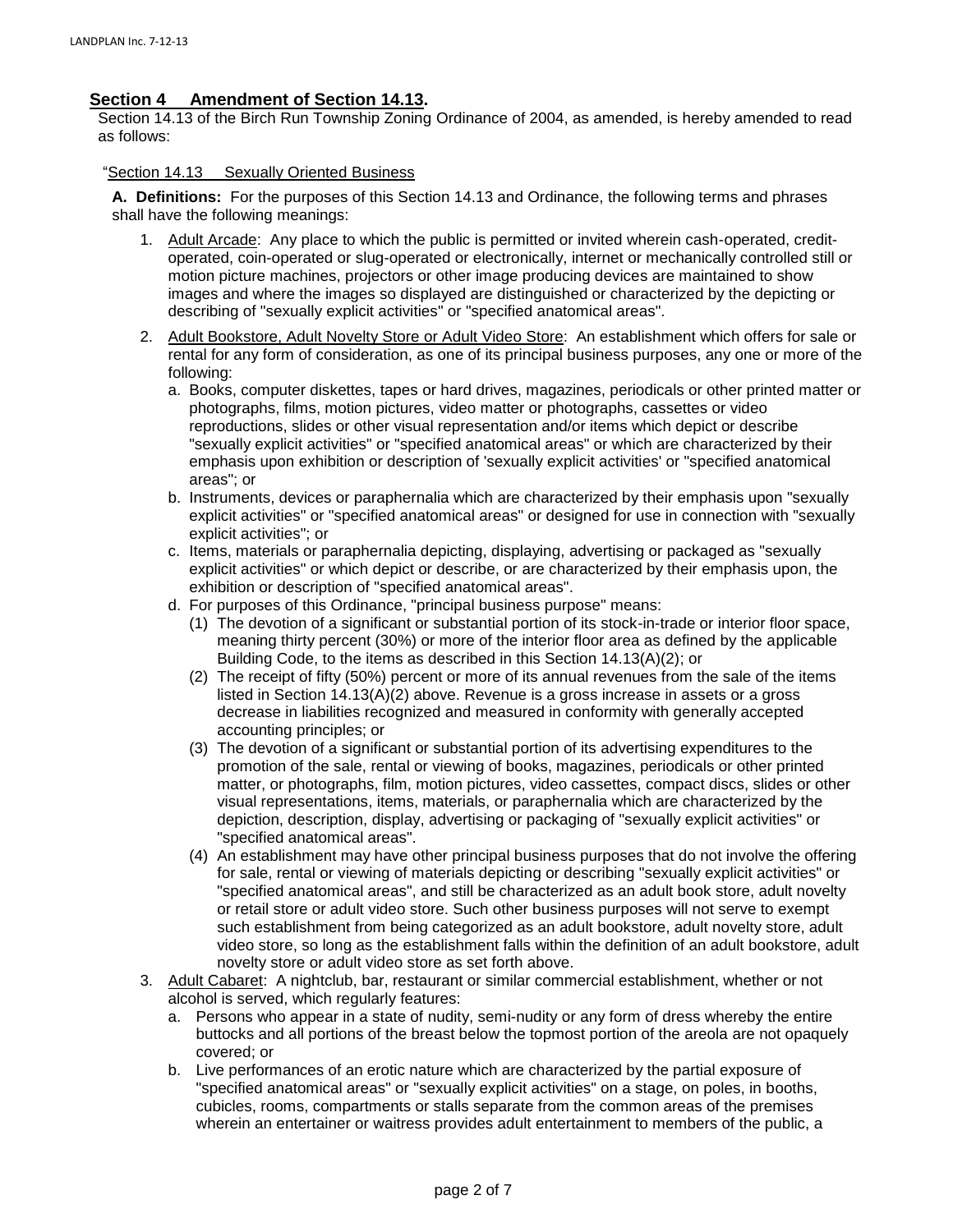patron or a member, when such adult entertainment is held, conducted, operated or maintained for a direct or indirect profit; or

- c. Films, motion pictures, video cassettes, compact discs, slides or other photographic reproductions which are characterized by the depiction or description of "sexually explicit activities" or "specified anatomical areas".
- 4. Adult Massage Parlor: Any place where, for any form of consideration or gratuity, massage, alcohol rub, administration of fomentations, electric or magnetic treatments, or any other manipulation of the human body which occurs as part of or in connection with specified sexual activities, or where any person providing such treatment, manipulation, or service related thereto, exposes his or her specified anatomical areas. An Adult Massage Parlor shall not include the practice of massage in any licensed hospital, nor by a licensed chiropractor or osteopath, nor by any nurse or technician working under the supervision of a licensed physician, surgeon, chiropractor or osteopath, nor by trainers for any amateur, semi-professional or professional athlete or athletic team or school athletic program nor a therapeutic massage practitioner.
- 5. Adult Motel: A hotel, motel or similar establishment which:
	- a. Offers accommodations to the public for any form of consideration and provides patrons with closed-circuit television transmission, films, motion pictures, video cassettes, compact discs, slides or other photographic reproductions which are regularly characterized by the depiction or description of "sexually explicit activities" or "specified anatomical areas"; and which advertises the availability of this adult type of material by means of a sign, visible from the public right-ofway, or by means of any off-premises advertising, including, but not limited to, newspapers, magazines, pamphlets or leaflets, radio, internet or television; or
	- b. Permits patrons to be filmed or photographed performing "sexually explicit activities" or displaying "specified anatomical areas" for transmission off the premises; or
	- c. Offers a sleeping room for rent for a period of time that is less than ten (10) hours; or
	- d. Allows a tenant or occupant of a sleeping room to sub-rent the room for a period of time that is less than ten (10) hours.
- 6. Adult Motion Picture Theater: An establishment where, for any form of consideration, films, motion pictures, video cassettes, compact discs, slides or similar photographic reproductions are regularly shown which are characterized by the depiction or description of "sexually explicit activities" or "specified anatomical areas".
- 7. Adult Theater: A theater, concert hall, auditorium or similar establishment which regularly features persons who appear in a state of nudity or live performances which are characterized by the exposure of "specified anatomical areas" or by the performance of "sexually explicit activities".
- 8. Alcoholic Commercial Establishment: Any hotel, motel, tavern, restaurant, park, nightclub, cocktail lounge, burlesque house, bar, cabaret, taproom, club or other similar establishment licensed by the State of Michigan Liquor Control Commission, or where alcoholic beverages, including beer, are dispensed and/or consumed. This definition shall exclude a theater or auditorium.
- 9. Entertainer: A person who performs some type of activity or pose with the intent of allowing others to witness that activity or pose.
- 10. Escort: A person who, for consideration in any form, agrees or offers to act as a companion, guide or date for another person, or who agrees or offers to privately perform as an entertainer, including, but not limited to, the modeling of lingerie, the removal of clothing and the performance of a dance or skit. Under this definition, "privately" shall mean a performance for an individual or that individual's guests.
- 11. Escort Agency: A person or business association that furnishes, offers to furnish, or advertises to furnish escorts as one of its primary business purposes, for a fee, tip or other consideration.
- 12. Establishment: Any of the following:
	- a. The opening or commencement of any sexually oriented business as a new business; or
	- b. The conversion of an existing business, whether or not a sexually oriented business, to any sexually oriented business; or
	- c. The location or relocation of any sexually oriented business.
- 13. Licensee: The individual listed as an applicant on the application of a sexually oriented business license, or a person whose name appears on a license to operate a sexually oriented business.
- 14. Manager: An operator, other than a licensee, who is employed by a sexually oriented business to act as a manager or supervisor of employees, or is otherwise responsible for the operation of the sexually oriented business.
- 15. Massage: The treating of external parts of the body for remedial or hygienic purposes, consisting of stroking, kneading, rubbing, tapping, pounding, vibrating, or stimulating with the hands or with the aid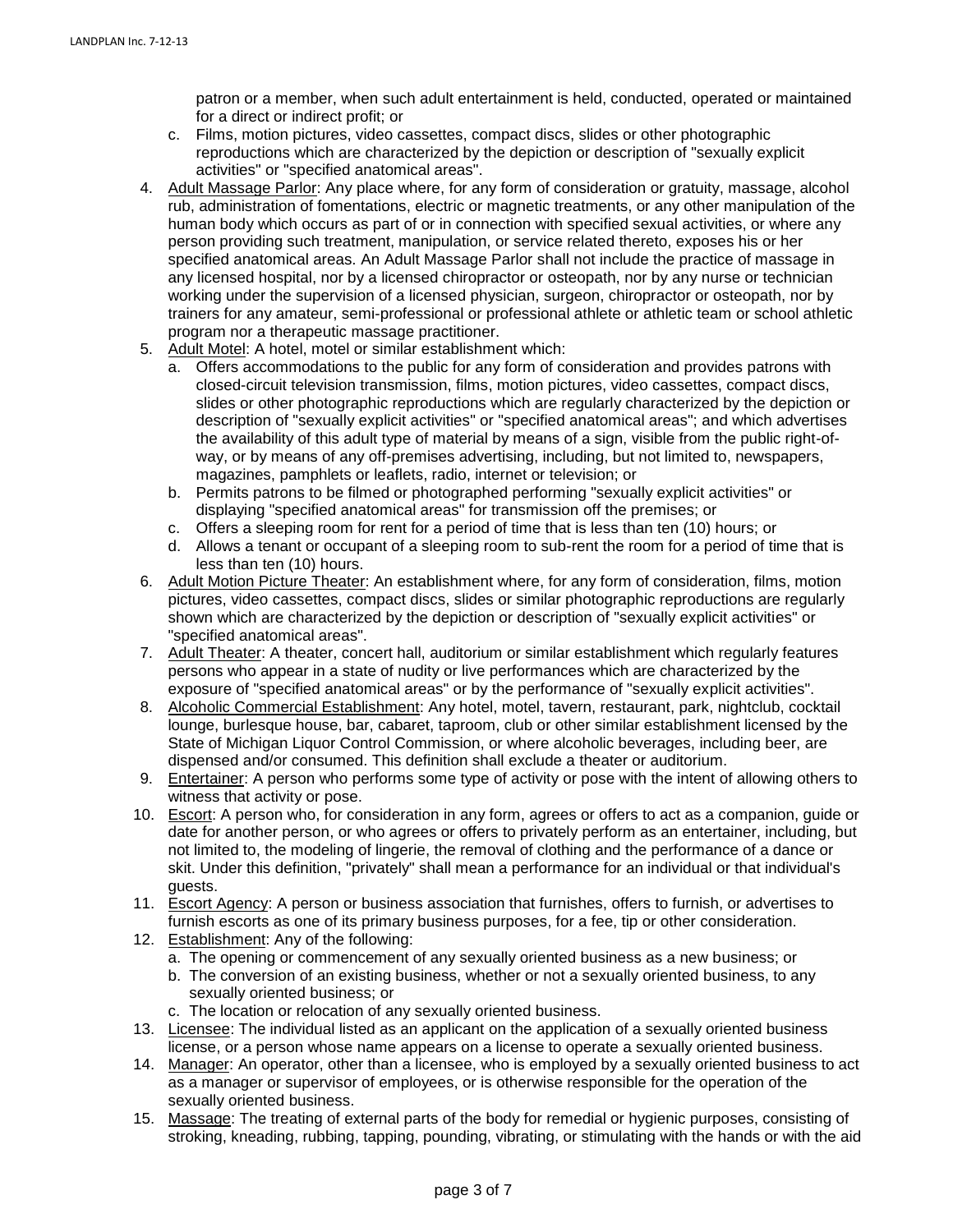of any mechanical or electrical apparatus or appliances, with or without such supplementary aids as rubbing alcohol, liniments, antiseptics, oils, powder, creams, lotions, ointment or other such similar preparations commonly used in the practice of massage, under such circumstances that it is reasonably expected that the person to whom the treatment is provided shall pay any consideration whatsoever therefore. For purposes of this Ordinance, the term "bodywork" shall mean massage.

- 16. Nude Model Studio: Any place where a person appears in a state of nudity or displays "specific anatomical areas", and is provided money or any form of consideration to be observed, sketched, drawn, painted, sculpted, photographed or similarly depicted by other persons. This includes modeling studios that provide for nude modeling on an occasional basis, but it does not include a modeling studio whose primary function is to provide art classes as part of a college, university or educational institution and which is certified by the State of Michigan.
- 17. Nudity or a State of Nudity: The appearance of a human bare buttock, anus, male genitals, female genitals or female breasts.
- 18. Operator: The owner, licensee, manager or person in charge of any premises.
- 19. Peep Booth: An adult motion picture theater with a viewing room or cubical of less than one hundred fifty (150) square feet of floor space.
- 20. Premises or Licensed Premises: Any premises that requires a sexually oriented business license and that is classified as a sexually oriented business.
- 21. Private Room: A room in a hotel/motel that is not a peep booth, has a bed and a bath in the room or adjacent room, and is used primarily for lodging.
- 22. Regular or Regularly: Recurring, attending or functioning at fixed or uniform intervals.
- 23. Semi-Nude: A state of dress in which clothing covers no more than the genitals, pubic region and areola of the female breast, as well as portions of the body covered by supporting straps or devices.
- 24. Sexual Encounter Center: A business or enterprise that, as one (1) of its primary business purposes, offers a place where two (2) or more persons may congregate, associate or consort for the purpose of "sexually explicit activities" or the exposure of "specified anatomical areas" for any form of consideration, including, but not limited to:
	- a. Physical contact in the form of wrestling or tumbling between persons of the same or opposite sex; or
	- b. Activities when one or more of the persons is in a state of nudity or semi-nudity; or
	- c. Permits patrons to display or be filmed or photographed performing "sexually explicit activities" or displaying "specified anatomical areas" for recording or transmission over the World Wide Web or any other media.
- 25. Sexually Explicit Activities: Any of the following:
	- a. The fondling or other erotic touching of human genitals, pubic region, buttocks, anus or female breasts; or
	- b. Sex acts, normal or perverted, actual or simulated, including, but not limited to, intercourse, oral copulation or sodomy; or
	- c. Masturbation, actual or simulated; or
	- d. Any activity intended to arouse, appeal to or gratify a person's lust, passions or sexual desires; or
	- e. The display of human genitals in a state of sexual stimulation, arousal or tumescence; or
	- The display of excretory function as part of or in connection with any of the activity set forth in (a) through (e) above.
- 26. Sexually Oriented Business: An adult arcade, adult bookstore, adult massage parlor, adult novelty store, adult video store, adult cabaret, adult motel, adult motion picture theater, adult theater, escort agency, nude model studio, or sexual encounter center.
- 27. Significant or Substantial Portion: Thirty percent (30%) or more of the term modified by such phrase.
- 28. Specified Anatomical Areas. Any of the following:
	- a. Less than completely and opaquely covered human genitals, pubic region or pubic hair, buttock, or female breast or breasts or any portion thereof that is situated below a point immediately above the top of the areola, or any combination of the foregoing; or
	- b. Human genitals in a state of sexual arousal, even if opaquely and completely covered.
- 29. Specified Criminal Acts: Sexual crimes against children, sexual abuse, criminal sexual conduct, rape, crimes classified as sexual crimes by the State of Michigan or any other state, or crimes connected with another sexually oriented business, including, but not limited to, the distribution of obscenity, prostitution and/or pandering.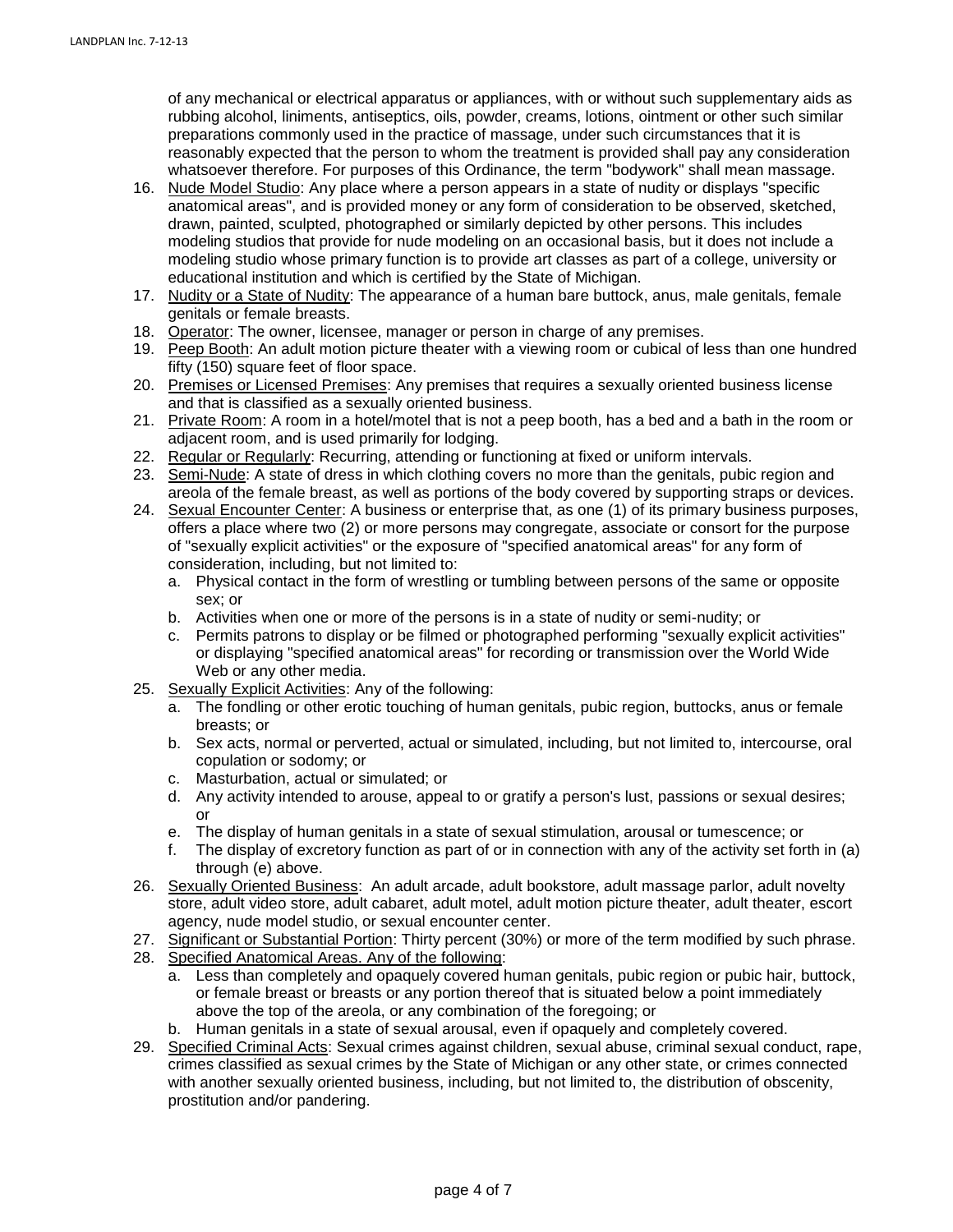## **B. The following site and developmental requirements shall apply**

- 1. Separation Distances: A sexually oriented business shall not be located closer than one thousand  $(1,000)$  feet to the property line of any of the following listed in subsections  $(1)(a)-(q)$  below. Measurement shall be made in a straight line, without regard to intervening structures or objects, from the nearest portion of the property site boundary of a sexually oriented business to the nearest property line of the premises of any use, district or right-of-way listed in subsections (a) – (g) below. Access easements or portions of the parcel that are exclusively used to provide access to the site of the sexually oriented business shall be excluded from the parcel boundary in determining whether the site complies with the required separation. The intent of this exclusion is to allow sexually oriented businesses to comply with the separation requirement from major thoroughfares by means of an access easement or access strip of land from the site to the thoroughfare.
	- a. Church, religious institution, or building used primarily for religious worship and related religious activities.
	- b. Public or private elementary or secondary school, vocational school, special education school, junior college or university.
	- c. Any single-family, two-family or multiple-family zoning district.
	- d. Lot or parcel in residential use
	- e. Public park
	- f. Existing sexually oriented business
	- g. Child care facility, nursery or preschool
- 2. Within Same Building:
	- a. No sexually oriented business shall be located within or otherwise be attached to a building in which one (1) or more dwelling units are located, or on the same lot where one (1) or more dwelling units are located.
	- b. No more than one (1) sexually oriented business shall be established in a building, structure or portion thereof. No existing sexually oriented business within the same building, structure or portion thereof as another sexually oriented business shall be enlarged or expanded in floor area by more than ten percent (10%) after the adoption date of the ordinance amending this Section 14.13.
- 3. Off-Street Parking: All off-street parking areas and entry door areas of a sexually oriented business shall be illuminated from dusk until the closing time of the business with a lighting system which meets the standards of this Ordinance.
- 4. Signs and Exterior Treatments: Signs and exterior aspects of the building or portion thereof housing a sexually oriented business shall comply with the Birch Run Township Sign Ordinance in addition to the following:
	- a. The merchandise or activities of the sexually oriented business shall not be visible from any point outside the establishment.
	- b. The exterior portions of the sexually oriented business including signs pertaining thereto shall not have any words, lettering, photographs, silhouettes, drawings or pictorial representations of any specified anatomical area or sexually explicit activity as defined in this Ordinance.

#### **C. Special Performance Standards**

- 1. Semi-nude Viewing: No employee in a sexually oriented business shall knowingly or intentionally appear in view of any patron in a semi-nude condition unless the employee, while semi-nude, shall be and remains at least six (6) feet from all patrons and on a fixed stage at least eighteen (18) inches from the floor in a room of at least six hundred (600) square feet.
- 2. Employee Mingling: No employee in a sexually oriented business shall knowingly or intentionally mingle with patrons unless they are not dancing or have not danced for at least thirty (30) minutes.
- 3. Nude Entertainment in Alcoholic Commercial Establishments: No person shall perform in any alcoholic commercial establishment, to knowingly permit or allow to be performed therein, any of the following acts or conduct:
	- a. The public performance of acts or simulated acts of sexual intercourse, masturbation, sodomy, bestiality, oral copulation, flagellations, or any sexual acts which are prohibited by law;
	- b. The actual or simulated touching, caressing or fondling on the breasts, buttocks, anus or genitals in public; or
	- c. The actual or simulated public displaying of the pubic hair, anus, vulva or genitals.
	- d. The wholly or substantially exposure to public view of one (1) or both female breasts. "Wholly or substantially exposed to public view" as it pertains to breasts shall mean the showing of the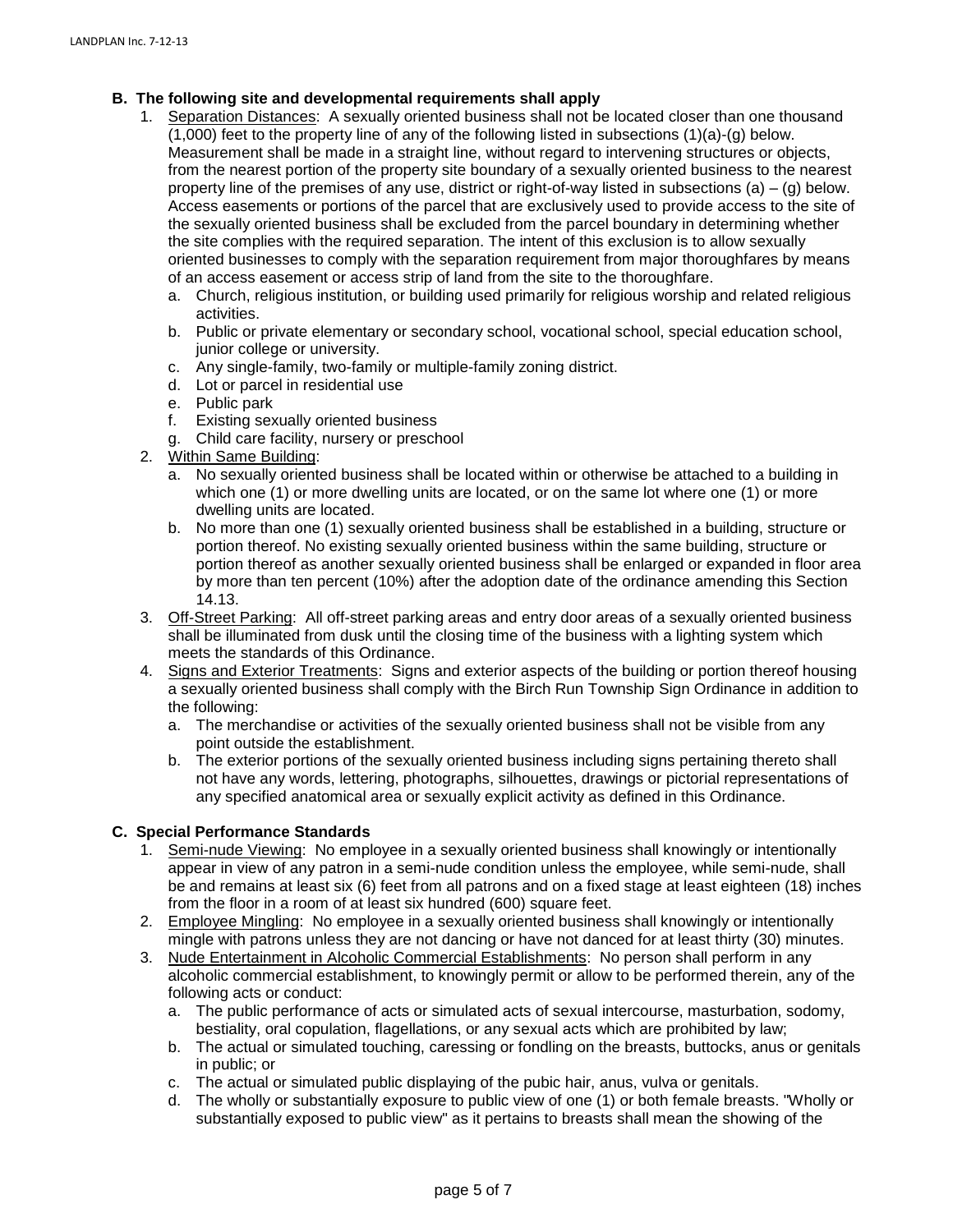female breast in an alcoholic commercial establishment with less than a fully opaque covering of all portions of the areola and nipple.

- e. Topless or bottomless or totally uncovered waitresses, bartenders or barmaids, entertainers including dancers, impersonators, lingerie models, or any other topless, bottomless or totally uncovered person for the attraction or entertainment of customers.
- Wet t-shirt and similar contests.
- 4. Lighting: Except in the case of a theater, the premises shall be equipped with overhead lighting fixtures of sufficient intensity to illuminate every place to which patrons are permitted access, at an illumination of not less than one (1) foot candle measured at floor level.
- 5. Manager's Station: The applicant shall submit a diagram of the premises showing a plan thereof and specifying the location of one or more manager's stations and the location of all overhead lighting fixtures and illumination intensity of each. A manager's station shall not exceed fifty (50) square feet of floor area.
- 6. Changing of Attire: All changing of attire by employees or performers shall be within a completely enclosed room into which access by patrons is prohibited.
- 7. License Required: Approval of a sexually oriented business shall be granted on the condition that the operator or owner of the sexually oriented business obtain a license from the Township Clerk or his/her designee to operate the business as required by Birch Run Township Ordinance # 2001-01 as amended. No license shall be issued for an existing or proposed business where the existing or proposed business would be illegal under any law or ordinance of the United States of America, the State of Michigan, the County of Saginaw or the Township of Birch Run."

### **Section 5 Addition of Section 20.23.**

The Birch Run Township Zoning Ordinance of 2004, as amended, is hereby amended by the addition of Section 20.23 to read as follows:

### "Section 20.23 Display of Sexually Oriented Material

**A. Sexually Oriented Material Defined:** For the purpose of this Section 20.23, "sexually oriented material" shall include any of the following that depict or describe "sexually explicit activities" or "specified anatomical areas" or which are characterized by their emphasis upon exhibition or description of "sexually explicit activities'" or "specified anatomical areas", but which do not constitute a adult bookstore, adult novelty store or adult video store according to Section 14.13 of this Ordinance: books; computer diskettes, tapes or hard drives; magazines, periodicals or other printed matter or photographs; films, motion pictures, or video matter; cassettes or video reproductions, slides or other visual representations; and instruments, devices or other miscellaneous articles and material depicting, displaying, advertising or packaged as "sexually explicit activities" or which depict or describe, or are characterized by their emphasis upon, the exhibition or description of "sexually explicit activities'" or "specified anatomical areas". For the purpose of this definition, "sexually explicit activities" and "specified anatomical areas" shall be construed to have the meanings as provided in Section 14.13 of this Ordinance.

**B. Display Limitations:** Any use which is characterized by the display of sexually oriented material, but which does not constitute a sexually oriented business as defined by Section 14.13, shall comply with the following limitations:

- 1. Floor Space/Display Restrictions: The sale, display or exhibition of sexually oriented materials shall be limited to no more than twenty-nine (29%) percent of the total stock in trade or interior floor space. The sexually oriented material shall be located in the rear portion of a building away from its main entrance area. The sexually oriented materials shall be separated by racks, walls or other means that restrict visibility into the area displaying the sexually oriented materials. No sexually oriented material shall be located outside of such designated sexually oriented material area.
- 2. Exterior Visibility: No sexually oriented material shall be displayed in any of the business's windows at any time or visible from the exterior of the business or building. Additionally, no portion of the ceiling in a business or building shall be used to display sexually oriented material.
- 3. Magazines: Magazines that contain "sexually oriented material" or "specified anatomical areas" may be located outside an area specifically devoted to sexually oriented material provided the merchandise rack on which the materials are placed are located immediately adjacent to the separate area that displays or sells the sexually oriented material, and contain opaque blinders that only allow viewing of the magazine title.
- 4. Height Restrictions: The height of the racks and display walls upon which sexually explicit material can be displayed shall be limited to six (6') feet."